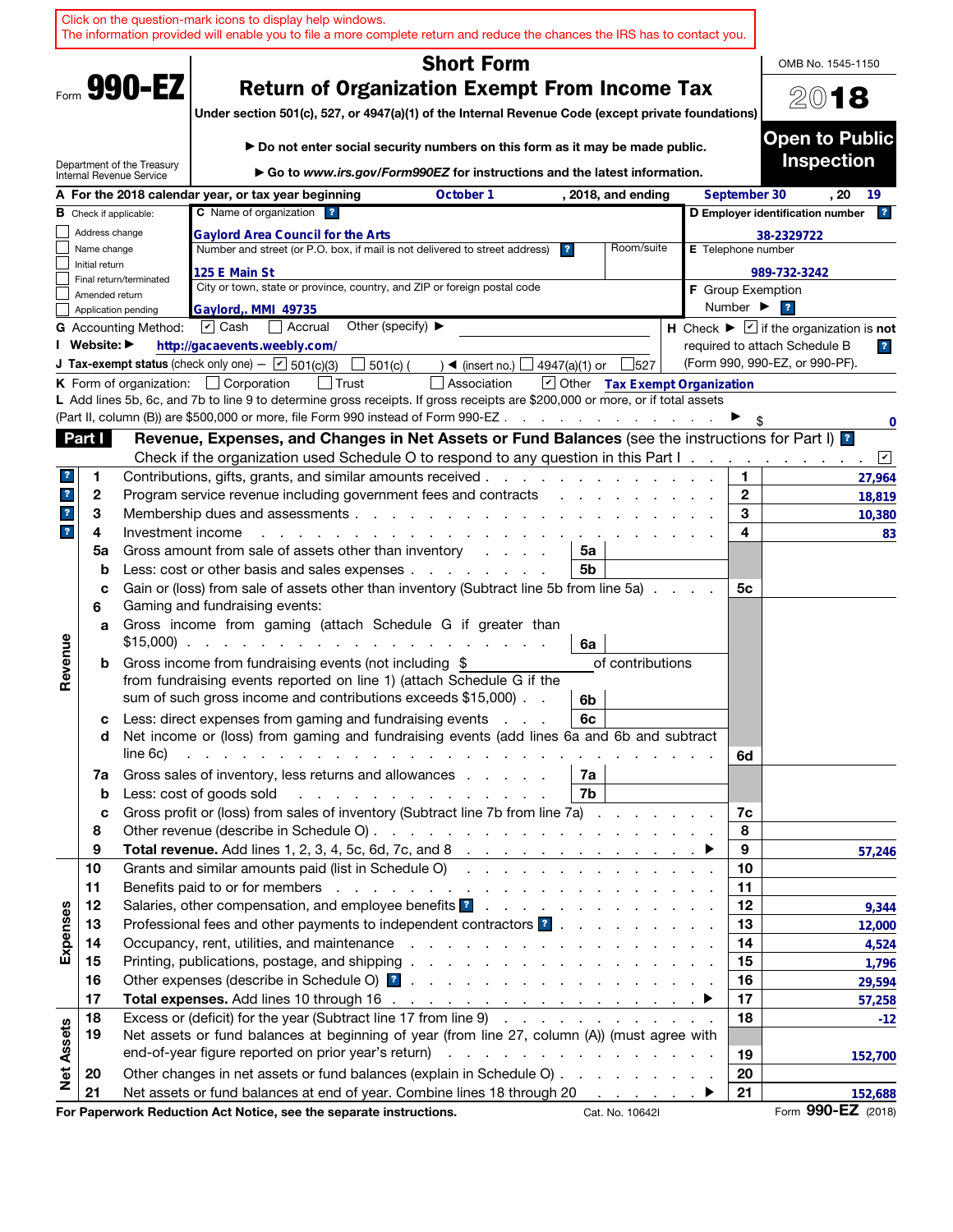|   |                         | Form 990-EZ (2018)                                                                                                                                                                                                             |                                                                                                                 |                                       |                                                                         |            | Page 2                                               |
|---|-------------------------|--------------------------------------------------------------------------------------------------------------------------------------------------------------------------------------------------------------------------------|-----------------------------------------------------------------------------------------------------------------|---------------------------------------|-------------------------------------------------------------------------|------------|------------------------------------------------------|
|   |                         | <b>Balance Sheets</b> (see the instructions for Part II)<br>Part II                                                                                                                                                            |                                                                                                                 |                                       |                                                                         |            |                                                      |
|   |                         | Check if the organization used Schedule O to respond to any question in this Part II                                                                                                                                           |                                                                                                                 |                                       |                                                                         |            |                                                      |
|   |                         |                                                                                                                                                                                                                                |                                                                                                                 |                                       | (A) Beginning of year                                                   |            | (B) End of year                                      |
|   | 22                      | Cash, savings, and investments                                                                                                                                                                                                 |                                                                                                                 |                                       | 73,585 22                                                               |            | 73,573                                               |
|   | 23                      | Land and buildings.                                                                                                                                                                                                            |                                                                                                                 |                                       | 79,115 23                                                               |            | 79,115                                               |
|   | 24                      | Other assets (describe in Schedule O)                                                                                                                                                                                          |                                                                                                                 |                                       |                                                                         | 24         |                                                      |
|   | 25                      | Total assets                                                                                                                                                                                                                   |                                                                                                                 |                                       | 152,700 25                                                              |            | 152,688                                              |
|   | 26                      | Total liabilities (describe in Schedule O) (Contact of Contact of Contact of Contact of Contact of Contact of Contact of Contact of Contact of Contact of Contact of Contact of Contact of Contact of Contact of Contact of Co |                                                                                                                 |                                       |                                                                         | 26         |                                                      |
|   | 27                      | <b>Net assets or fund balances</b> (line 27 of column $(B)$ must agree with line 21) $\ldots$                                                                                                                                  |                                                                                                                 |                                       | 152,700 27                                                              |            | 152,688                                              |
|   | Part III                | Statement of Program Service Accomplishments (see the instructions for Part III)                                                                                                                                               |                                                                                                                 |                                       |                                                                         |            |                                                      |
|   |                         | Check if the organization used Schedule O to respond to any question in this Part III                                                                                                                                          |                                                                                                                 |                                       | . . 凶                                                                   |            | <b>Expenses</b>                                      |
|   |                         | What is the organization's primary exempt purpose?                                                                                                                                                                             | See Statement 1                                                                                                 |                                       |                                                                         |            | (Required for section<br>$501(c)(3)$ and $501(c)(4)$ |
|   |                         | Describe the organization's program service accomplishments for each of its three largest program services,                                                                                                                    |                                                                                                                 |                                       |                                                                         |            | organizations; optional for                          |
|   |                         | as measured by expenses. In a clear and concise manner, describe the services provided, the number of                                                                                                                          |                                                                                                                 |                                       |                                                                         |            | others.)                                             |
|   |                         | persons benefited, and other relevant information for each program title.                                                                                                                                                      |                                                                                                                 |                                       |                                                                         |            |                                                      |
| ? | 28                      |                                                                                                                                                                                                                                |                                                                                                                 |                                       |                                                                         |            |                                                      |
|   |                         |                                                                                                                                                                                                                                |                                                                                                                 |                                       |                                                                         |            |                                                      |
|   |                         |                                                                                                                                                                                                                                |                                                                                                                 |                                       |                                                                         |            |                                                      |
|   | $\overline{\mathbf{r}}$ | (Grants \$                                                                                                                                                                                                                     | ) If this amount includes foreign grants, check here $\ldots$ $\blacktriangleright$                             |                                       |                                                                         | 28a        |                                                      |
|   | 29                      |                                                                                                                                                                                                                                |                                                                                                                 |                                       |                                                                         |            |                                                      |
|   |                         |                                                                                                                                                                                                                                |                                                                                                                 |                                       |                                                                         |            |                                                      |
|   |                         |                                                                                                                                                                                                                                |                                                                                                                 |                                       |                                                                         |            |                                                      |
|   | 30                      | (Grants \$                                                                                                                                                                                                                     | ) If this amount includes foreign grants, check here $\ldots$ $\blacktriangleright$                             |                                       |                                                                         | 29a        |                                                      |
|   |                         |                                                                                                                                                                                                                                |                                                                                                                 |                                       |                                                                         |            |                                                      |
|   |                         |                                                                                                                                                                                                                                |                                                                                                                 |                                       |                                                                         |            |                                                      |
|   |                         | (Grants \$                                                                                                                                                                                                                     | ) If this amount includes foreign grants, check here                                                            |                                       |                                                                         | <b>30a</b> |                                                      |
|   |                         | 31 Other program services (describe in Schedule O)                                                                                                                                                                             | the contract of the contract of the contract of the contract of the contract of the contract of the contract of |                                       |                                                                         |            |                                                      |
|   |                         | (Grants \$                                                                                                                                                                                                                     | ) If this amount includes foreign grants, check here                                                            |                                       |                                                                         | 31a        |                                                      |
|   |                         | 32 Total program service expenses (add lines 28a through 31a)                                                                                                                                                                  |                                                                                                                 |                                       |                                                                         | 32         |                                                      |
|   | <b>Part IV</b>          | List of Officers, Directors, Trustees, and Key Employees (list each one even if not compensated—see the instructions for Part IV)                                                                                              |                                                                                                                 |                                       |                                                                         |            |                                                      |
|   |                         | Check if the organization used Schedule O to respond to any question in this Part IV                                                                                                                                           |                                                                                                                 |                                       |                                                                         |            |                                                      |
|   |                         |                                                                                                                                                                                                                                |                                                                                                                 |                                       | and a state of the state of the state of                                |            |                                                      |
|   |                         |                                                                                                                                                                                                                                | (b) Average                                                                                                     | (c) Reportable   ?                    | (d) Health benefits.                                                    |            |                                                      |
|   |                         | (a) Name and title                                                                                                                                                                                                             | hours per week                                                                                                  | compensation<br>(Forms W-2/1099-MISC) | contributions to employee (e) Estimated amount of<br>benefit plans, and |            | other compensation                                   |
|   |                         |                                                                                                                                                                                                                                | devoted to position                                                                                             | (if not paid, enter -0-)              | deferred compensation                                                   |            |                                                      |
|   |                         | Jan Kellogg, Art Manager<br>------------------------------                                                                                                                                                                     |                                                                                                                 |                                       |                                                                         |            |                                                      |
|   |                         |                                                                                                                                                                                                                                | 35                                                                                                              | 12,000                                |                                                                         |            |                                                      |
|   |                         | <b>Sheryl Lamarand</b>                                                                                                                                                                                                         |                                                                                                                 |                                       |                                                                         |            |                                                      |
|   |                         |                                                                                                                                                                                                                                | 12                                                                                                              | 9,344                                 |                                                                         |            |                                                      |
|   |                         | Janet Allen, Board President                                                                                                                                                                                                   |                                                                                                                 |                                       |                                                                         |            |                                                      |
|   |                         |                                                                                                                                                                                                                                |                                                                                                                 |                                       |                                                                         |            |                                                      |
|   |                         | <b>Jill McKinley, Board Vice President</b>                                                                                                                                                                                     |                                                                                                                 |                                       |                                                                         |            |                                                      |
|   |                         |                                                                                                                                                                                                                                |                                                                                                                 |                                       |                                                                         |            |                                                      |
|   |                         | <b>Ursula Owens, Board Secretary</b>                                                                                                                                                                                           |                                                                                                                 |                                       |                                                                         |            |                                                      |
|   |                         |                                                                                                                                                                                                                                |                                                                                                                 |                                       |                                                                         |            |                                                      |
|   |                         | <b>Carolyn Monarch, Treasurer</b>                                                                                                                                                                                              |                                                                                                                 |                                       |                                                                         |            |                                                      |
|   |                         |                                                                                                                                                                                                                                |                                                                                                                 |                                       |                                                                         |            |                                                      |
|   |                         |                                                                                                                                                                                                                                |                                                                                                                 |                                       |                                                                         |            |                                                      |
|   |                         |                                                                                                                                                                                                                                |                                                                                                                 |                                       |                                                                         |            |                                                      |
|   |                         |                                                                                                                                                                                                                                |                                                                                                                 |                                       |                                                                         |            |                                                      |
|   |                         |                                                                                                                                                                                                                                |                                                                                                                 |                                       |                                                                         |            |                                                      |
|   |                         |                                                                                                                                                                                                                                |                                                                                                                 |                                       |                                                                         |            |                                                      |
|   |                         |                                                                                                                                                                                                                                |                                                                                                                 |                                       |                                                                         |            |                                                      |
|   |                         |                                                                                                                                                                                                                                |                                                                                                                 |                                       |                                                                         |            |                                                      |
|   |                         |                                                                                                                                                                                                                                |                                                                                                                 |                                       |                                                                         |            |                                                      |
|   |                         |                                                                                                                                                                                                                                |                                                                                                                 |                                       |                                                                         |            |                                                      |
|   |                         |                                                                                                                                                                                                                                |                                                                                                                 |                                       |                                                                         |            |                                                      |
|   |                         |                                                                                                                                                                                                                                |                                                                                                                 |                                       |                                                                         |            |                                                      |

 $\mathbf{?}$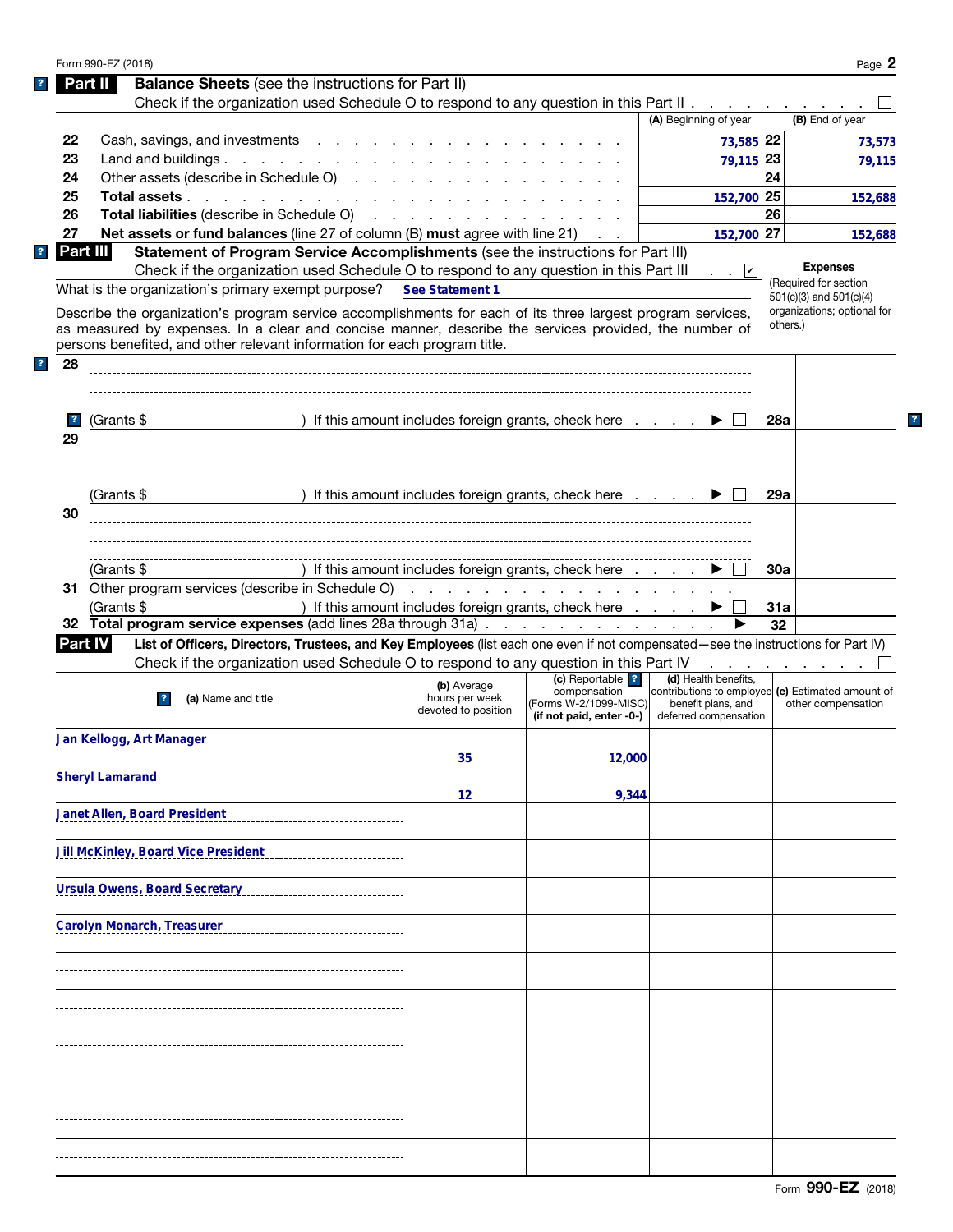|               | Form 990-EZ (2018)                                                                                                                                                                                                                                                                                                                          |                 |          | Page 3             |
|---------------|---------------------------------------------------------------------------------------------------------------------------------------------------------------------------------------------------------------------------------------------------------------------------------------------------------------------------------------------|-----------------|----------|--------------------|
| <b>Part V</b> | Other Information (Note the Schedule A and personal benefit contract statement requirements in the<br>instructions for Part V.) Check if the organization used Schedule O to respond to any question in this Part V                                                                                                                         |                 |          |                    |
|               |                                                                                                                                                                                                                                                                                                                                             |                 | Yes      | <b>No</b>          |
| 33            | Did the organization engage in any significant activity not previously reported to the IRS? If "Yes," provide a                                                                                                                                                                                                                             | 33              |          |                    |
| 34            | Were any significant changes made to the organizing or governing documents? If "Yes," attach a conformed<br>copy of the amended documents if they reflect a change to the organization's name. Otherwise, explain the<br>change on Schedule O. See instructions<br>$\mathbf{r}$<br>and a strain and a strain and                            | 34              |          | V                  |
| 35а           | Did the organization have unrelated business gross income of \$1,000 or more during the year from business<br>activities (such as those reported on lines 2, 6a, and 7a, among others)?                                                                                                                                                     | 35a             |          |                    |
| b             | If "Yes" to line 35a, has the organization filed a Form 990-T for the year? If "No," provide an explanation in Schedule O                                                                                                                                                                                                                   | 35b             |          |                    |
| C             | Was the organization a section 501(c)(4), 501(c)(5), or 501(c)(6) organization subject to section 6033(e) notice,<br>reporting, and proxy tax requirements during the year? If "Yes," complete Schedule C, Part III                                                                                                                         | 35c             |          | V                  |
| 36            | Did the organization undergo a liquidation, dissolution, termination, or significant disposition of net assets<br>during the year? If "Yes," complete applicable parts of Schedule N                                                                                                                                                        | 36              |          | V                  |
| 37a           | Enter amount of political expenditures, direct or indirect, as described in the instructions $\blacktriangleright$   37a                                                                                                                                                                                                                    |                 |          |                    |
| b             |                                                                                                                                                                                                                                                                                                                                             | 37b             |          | V                  |
| 38a           | Did the organization borrow from, or make any loans to, any officer, director, trustee, or key employee or were<br>any such loans made in a prior year and still outstanding at the end of the tax year covered by this return?                                                                                                             | 38a             |          | $\checkmark$       |
| b<br>39       | If "Yes," complete Schedule L, Part II and enter the total amount involved<br>38b<br>and the control of<br>Section 501(c)(7) organizations. Enter:                                                                                                                                                                                          |                 |          |                    |
| а             | Initiation fees and capital contributions included on line 9<br>39a                                                                                                                                                                                                                                                                         |                 |          |                    |
| b             | Gross receipts, included on line 9, for public use of club facilities<br>39 <sub>b</sub><br>and the company of the company of                                                                                                                                                                                                               |                 |          |                    |
| 40a           | Section 501(c)(3) organizations. Enter amount of tax imposed on the organization during the year under:<br>section 4911 ▶<br>; section 4912<br>; section 4955 $\blacktriangleright$                                                                                                                                                         |                 |          |                    |
| b             | Section 501(c)(3), 501(c)(4), and 501(c)(29) organizations. Did the organization engage in any section 4958<br>excess benefit transaction during the year, or did it engage in an excess benefit transaction in a prior year<br>that has not been reported on any of its prior Forms 990 or 990-EZ? If "Yes," complete Schedule L, Part I   | 40b             |          | V                  |
| c<br>d        | Section 501(c)(3), 501(c)(4), and 501(c)(29) organizations. Enter amount of tax imposed<br>on organization managers or disqualified persons during the year under sections 4912,<br>4955, and 4958.<br>the contract of the contract of the<br>Section 501(c)(3), 501(c)(4), and 501(c)(29) organizations. Enter amount of tax on line       |                 |          |                    |
| е             | All organizations. At any time during the tax year, was the organization a party to a prohibited tax shelter                                                                                                                                                                                                                                | 40e             |          |                    |
| 41            | List the states with which a copy of this return is filed $\blacktriangleright$ None                                                                                                                                                                                                                                                        |                 |          |                    |
|               | 42a The organization's books are in care of Carolyn Monarch<br>Telephone no. $\blacktriangleright$                                                                                                                                                                                                                                          | 989-732-3242    |          |                    |
|               | Located at ▶ 125 E Main St, Gaylord, MI<br>$ZIP + 4$<br>$\frac{1}{2}$ Located at $\blacktriangleright$ 125 E Main St, Gaylord, Minimum Control Control Control Control CD + 4 $\blacktriangleright$ 2001 2001<br>At any time during the calendar year, did the organization have an interest in or a signature or other                     | 49735-1301      |          |                    |
| b             | a financial account in a foreign country (such as a bank account, securities account, or other financial account)?<br>If "Yes," enter the name of the foreign country ▶                                                                                                                                                                     | 42 <sub>b</sub> | Yes   No | $\boldsymbol{\nu}$ |
|               | See the instructions for exceptions and filing requirements for FinCEN Form 114, Report of Foreign Bank and<br>Financial Accounts (FBAR).                                                                                                                                                                                                   |                 |          |                    |
| c             | At any time during the calendar year, did the organization maintain an office outside the United States?<br>If "Yes," enter the name of the foreign country ▶                                                                                                                                                                               | 42c             |          | V                  |
| 43            | Section 4947(a)(1) nonexempt charitable trusts filing Form 990-EZ in lieu of Form 1041-Check here<br>43                                                                                                                                                                                                                                     |                 |          |                    |
|               |                                                                                                                                                                                                                                                                                                                                             |                 | Yes      | No                 |
| 44а           | Did the organization maintain any donor advised funds during the year? If "Yes," Form 990 must be                                                                                                                                                                                                                                           | 44a             |          | V                  |
| b             | Did the organization operate one or more hospital facilities during the year? If "Yes," Form 990 must be<br>completed instead of Form 990-EZ<br>the contract of the contract of the contract of the contract of the contract of                                                                                                             |                 |          |                    |
| c             | Did the organization receive any payments for indoor tanning services during the year?                                                                                                                                                                                                                                                      | 44b<br>44c      |          | V                  |
| d             | If "Yes" to line 44c, has the organization filed a Form 720 to report these payments? If "No," provide an<br>explanation in Schedule O response to the contract of the contract of the contract of the contract of the contract of the contract of the contract of the contract of the contract of the contract of the contract of the cont | 44d             |          |                    |
| 45а           | Did the organization have a controlled entity within the meaning of section 512(b)(13)?                                                                                                                                                                                                                                                     | 45a             |          | ✔                  |
| b             | Did the organization receive any payment from or engage in any transaction with a controlled entity within the<br>meaning of section 512(b)(13)? If "Yes," Form 990 and Schedule R may need to be completed instead of                                                                                                                      |                 |          |                    |
|               |                                                                                                                                                                                                                                                                                                                                             | 45b             |          | V                  |